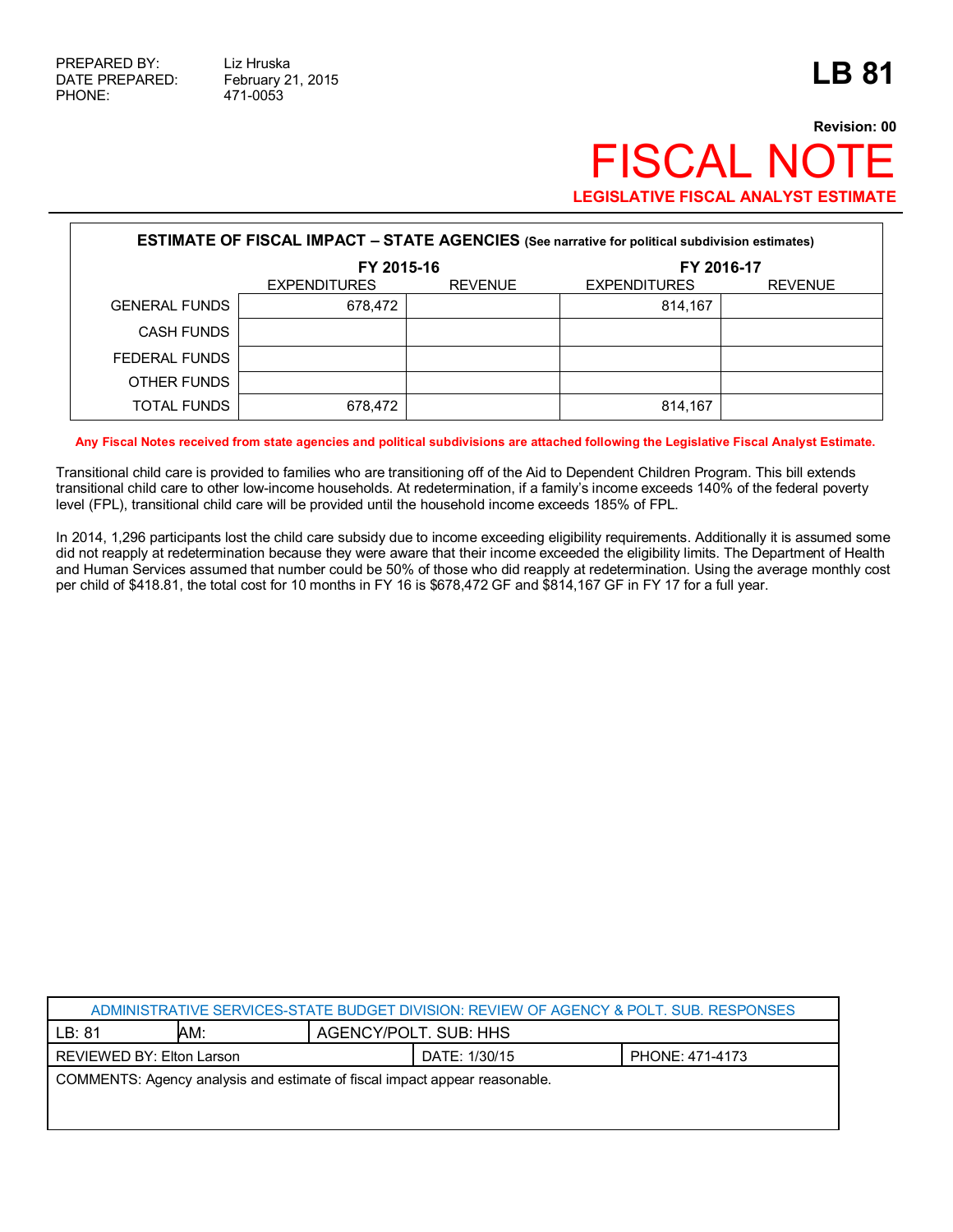**LB**(1) **81 FISCAL NOTE 2015**

## **ESTIMATE PROVIDED BY STATE AGENCY OR POLITICAL SUBDIVISION** State Agency or Political Subdivision Name:(2) Department of Health and Human Services Prepared by: (3) Mike Mason Date Prepared:(4) 1-27-15 Phone: (5) 471-0676 **FY 2015-2016 FY 2016-2017** EXPENDITURES REVENUE EXPENDITURES REVENUE **GENERAL FUNDS** \$678,472 \$814,167 **CASH FUNDS FEDERAL FUNDS OTHER FUNDS**

Return by date specified or 72 hours prior to public hearing, whichever is earlier.

**TOTAL FUNDS** \$678,472 \$814,167

Explanation of Estimate:

This bill would require the Department of Heatlh and Human Services (DHHS) to extend transitional child care to other eligibility groups receiving a child care subsidy (not just those who are transitioning off of an ADC grant). The expansion would include those in the Low Income Family (LF) and the Low Income Sliding Fee Schedule (LC).

A fiscal impact to DHHS would result from some child care participants continuing to receive child care subsidy who might have otherwise lost eligibility due to households exceeding current income standards.

The number of affected recipients is substantiated based on historical data from calendar year 2014. During this time period, there were 1,296 participants who lost eligibility due to exceeding income standards in the LC and LF eligibility groups. It is unknown how many of the recipients who exceeded income standards have income in the range of 140%-185% of the Federal Poverty Level. It is therefore assumed that all recipients in the LC group who lose eligibility due to income exceeding standards would be eligible for transitional child care. Additionally, it is unknown how many recipients did not submit an application for redetermination because the recipient household realized that it exceeded income standards. For the purpose of this analysis, this is assumed to be 648 recipients (half of the total who lost eligibility due to reporting an income that exceeded program standards). Therefore, this analysis estimates that the bill would affect 1944 recipients per year (162 per month).

The cost of transitional child care provided under this bill is assumed to be similar to the transitional child care offered to those transitioning from an ADC grant. For the first 6 months of SFY15, this monthly average cost for a recipient of transitional child care was \$418.81.

Therefore, the total fiscal impact is estimated at \$678,472 (162 × \$418.81 × 10 months) for FY2015-2016 and \$814,167 for FY2016-2017. All expenditures would be from the general fund because child care reimbursement from federal funds is from a block grant which is fully allocated.

| <b>MAJOR OBJECTS OF EXPENDITURE</b> |                     |                     |                     |  |  |  |  |
|-------------------------------------|---------------------|---------------------|---------------------|--|--|--|--|
| PERSONAL SERVICES:                  |                     |                     |                     |  |  |  |  |
|                                     |                     |                     |                     |  |  |  |  |
|                                     | NUMBER OF POSITIONS | 2015-2016           | 2016-2017           |  |  |  |  |
| <b>POSITION TITLE</b>               | 15-16<br>$16-17$    | <b>EXPENDITURES</b> | <b>EXPENDITURES</b> |  |  |  |  |
|                                     |                     |                     |                     |  |  |  |  |
|                                     |                     |                     |                     |  |  |  |  |
|                                     |                     |                     |                     |  |  |  |  |
|                                     |                     |                     |                     |  |  |  |  |
|                                     |                     |                     |                     |  |  |  |  |
|                                     |                     |                     |                     |  |  |  |  |
|                                     |                     |                     |                     |  |  |  |  |
|                                     |                     |                     |                     |  |  |  |  |
|                                     |                     |                     |                     |  |  |  |  |